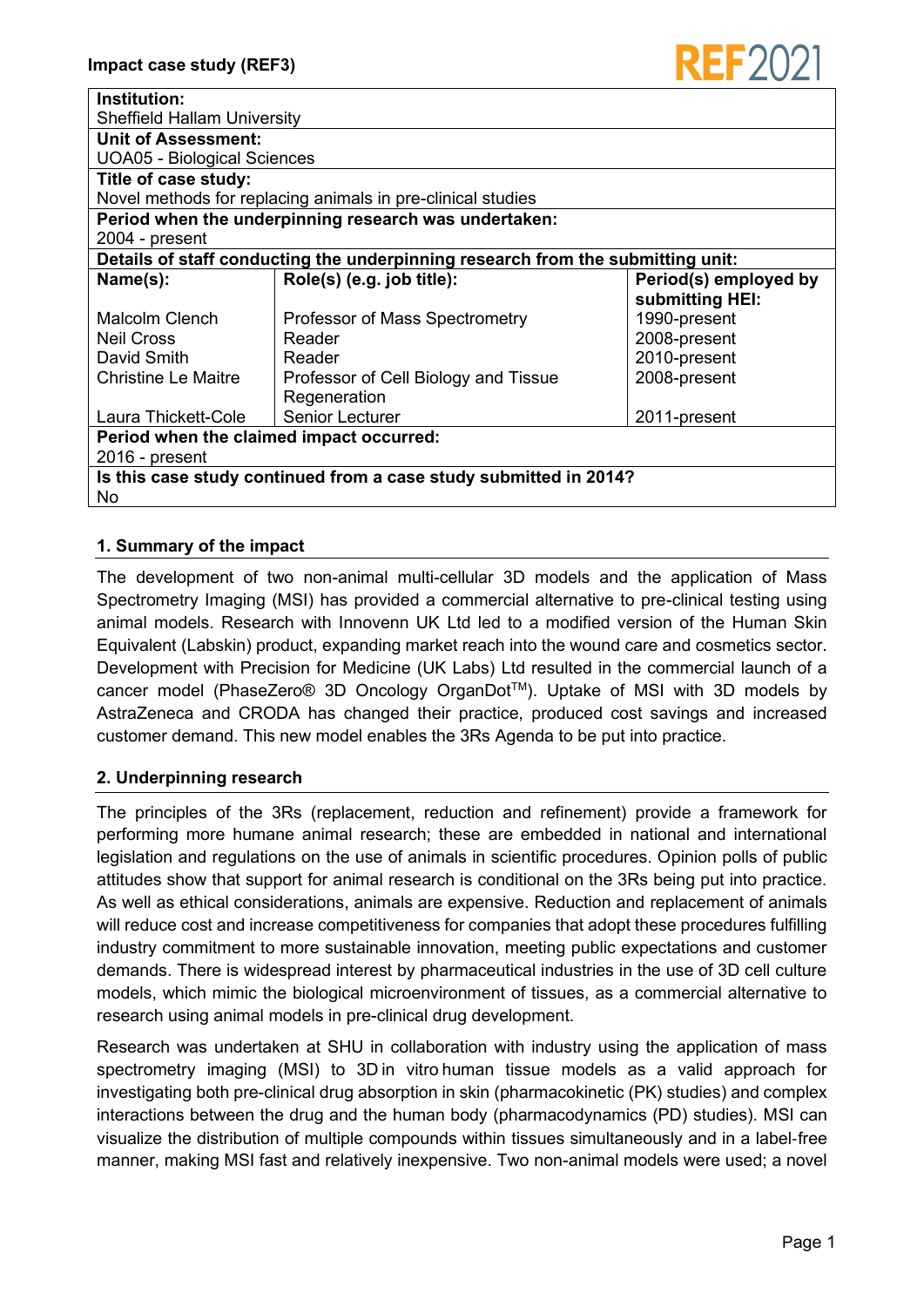

tumour spheroid model developed at SHU and a commercial 3D human skin construct or Living skin Equivalent (LSE).

Clench was the first to apply MSI to PK and PD studies of drugs, metabolites, and changes to lipid profiles in a commercial LSE model. Working with CRODA, Clench demonstrated quantitative MSI as a method to determine the amount of active pharmaceutical ingredient in skin and associated responses (**R1**). Research was developed further (Cole, Smith, Cross, Clench) with Labskin (**G1**) and reported the MSI of an LSE model modified to represent a diseased state (skin condition psoriasis) (**R2**) and through a KTP with Clench and Innovenn (**G2**), examined its value as a platform for wound-healing studies (**R3**). These projects revealed that absolute quantification of drugs in the LSE model by MSI was possible (**R1**) and that pathways of wound healing in the LSE could be studied by changes on the metabolome of the LSE (**R3**) demonstrating this methodology as an alternative to testing using animal models to represent human tumours and skin.

Cross developed 3D tumour spheroid models in Alginate gel scaffolds for Multiple Myeloma and Osteosarcoma cancers and demonstrated efficacy for biopharmaceutical drugs in 3D cell cultures (**R4**). In collaboration with Precision for Medicine (**G3**) Cross developed the company's existing OrganDot 3D cell culture system from a non-tumour pancreatic Islet model, into a PhaseZero® 3D Oncology OrganDot<sup>™</sup> model and validated this against SHU's Alginate-based 3D cell culture system. The 3D Oncology OrganDot™ was comparable in most chemotherapy regimens using cell lines, and superior to 3D cell culture models using fresh tumour material. Clench and Cross further developed the Alginate-based model to quantify drug distribution and response to therapy in Osteosarcoma. This proof‐of‐principle study (**R5**) (Smith, Cole, Le Maitre, Clench, Cross) showed that chemotherapy‐induced changes in metabolite abundance and distribution can be determined in 3D cell culture by MSI, highlighting this method as a tool in the elucidation of chemotherapy responses as an alternative to in vivo testing. In collaboration with AstraZeneca, Clench, Cross and Cole applied advanced imaging techniques to undertake in-depth phenotyping of a novel aggregated tumour model improving understanding of the molecular activity within a 3D cell culture tumour microenvironment, highlighting this as a potential methodology for in vitro applications of biomedical research and pharmaceutical development (**R6**).

#### **3. References to the research**

- **R1.** Russo C, Brickelbank N, Duckett C, *Mellor S*, *Rumbelow S*, **Clench MR** (2018) Quantitative Investigation of Terbinafine Hydrochloride Absorption into a Living Skin Equivalent Model by MALDI-MSI. Anal Chem. 2018 90(16):10031-10038. <https://pubs.acs.org/doi/10.1021/acs.analchem.8b02648>
- **R2.** Harvey A, **Cole LM**, Day R, *Bartlett M*, *Warwick J, Bojar R*, **Smith D**, **Cross N**, **Clench MR** (2016) MALDI-MSI for the Analysis of a 3D Tissue-engineered Psoriatic Skin Model. Proteomics.16(11-12):1718-25. <https://analyticalsciencejournals.onlinelibrary.wiley.com/doi/full/10.1002/pmic.201600036>
- **R3.** Lewis EEL, *Barrett MRT*, Freeman-Parry L, *Bojar RA*, **Clench MR** (2018) Examination of the Skin Barrier Repair/Wound Healing Process using a Living Skin Equivalent Model and Matrix-Assisted Laser Desorption-Ionization-Mass Spectrometry Imaging. Int J Cosmet Sci. 40(2):148-156.<https://doi.org/10.1111/ics.12446>
- **R4.** Arhoma A, Chantry AD, Haywood-Small SL, **Cross NA** (2017) SAHA-induced TRAILsensitisation of Multiple Myeloma Cells is Enhanced in 3D Cell Culture. Exp Cell Res. 360(2):226-235.<https://doi.org/10.1016/j.yexcr.2017.09.012>
- **R5.** Palubeckaitė I, Crooks L, **Smith DP**, **Cole LM**, Heijs B, **Le Maitre C**, **Clench MR**, **Cross NA** (2020) Mass Spectrometry Imaging of Endogenous Metabolites in Response to Doxorubicin in a Novel 3D Osteosarcoma Cell Culture Model. J Mass Spectrom. 55(4) e4461. <https://doi.org/10.1002/jms.4461>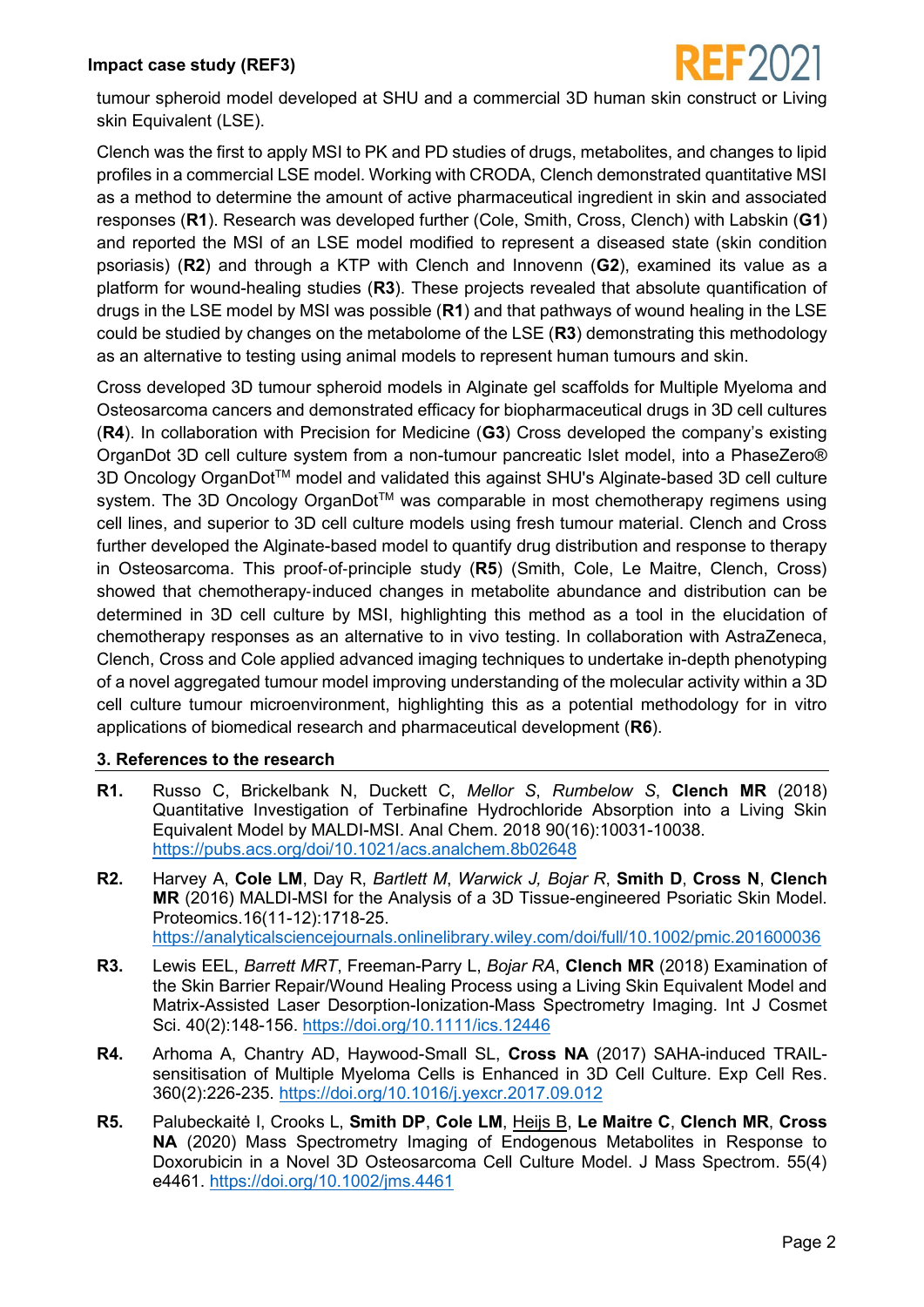

**R6.** Flint L, *Hamm G*, Ready J, *Ling S*, Duckett CJ, **Cross NA**, Cole LM, **Smith DP**, *Goodwin RJA*, **Clench MR** (2020) Characterization of an Aggregated Three-Dimensional Cell Culture Model by Multimodal Mass Spectrometry Imaging. Anal. Chem. 2020, 92, 18, 12538–12547. <https://doi.org/10.1021/acs.analchem.0c02389>

#### **Additional indicators of the quality of the underpinning research**

Outputs were rigorously peer-reviewed prior to publication in leading journals in the field. **R2** was awarded the Society of Cosmetic Scientists Prize for the most significant paper in Int J Cosmetic Science. References are for research that was carried out by staff employed by the university at the time of publication except for those in italics who are commercial collaborators. Outputs **R2** and **R3** were supported by grants **G1** and **G2**, respectively. Output **R6** methodology was developed through **G1**.

- **G1.** National Centre for the Replacement Refinement and Reduction of Animals in Research: (NC/L001896/1); Imaging Technologies for the 3Rs; Labelled IMS TAG Proteins for Quantitative Mass spectrometry Imaging; 01/08/14 - 31/07/16; £268,000
- **G2.** Innovate UK (KTP010322); Knowledge Transfer Partnership between Sheffield Hallam University and Innovenn Ltd; 15/02/16 - 03/01/18; £109,472 (£73,346 IUK and £36,126 Innovenn Ltd)
- **G3.** Innovate UK (57424-423196); Developing Non-animal Technologies; Development of a robust and sustainable in vitro 3D model of human tumours for the identification and evaluation of anti-cancer drugs; 11/09/15 – 28/02/18; £465,971

#### **4. Details of the impact**

### **1. New product development for commercial application and contribution to the 3R agenda**

#### **Skin model**

The increase in the incidence of chronic wounds across the globe, and the lack of innovation in wound care research and development, has created a demand for an in vitro testing platform to improve wound care testing. There was a clear market gap for testing the effectiveness of products designed to promote healing in a pre-clinical setting. Innovenn UK Ltd (operating through Labskin UK) makes a Human Skin Equivalent product known as Labskin, which is used to offer testing services on topical products, particularly those affecting skin microflora. Services are provided for skincare, healthcare, pharmaceutical manufacturers and the cosmetic industry to test and validate their product claims on full thickness human skin in a real-world environment.

Research conducted by SHU in collaboration with Innovenn (**R3**; **G2**) has led to the further development of their 3D skin models, in particular, the development of a new modified version of the Labskin product 'Woundskin' (**E1**). Woundskin provides a platform for the testing of wound healing products and other medical devices without having to use animals, fulfilling company commitment to the 3Rs being put into practice. The Managing Director of Innovenn confirms the success of this partnership, '*We worked together on a particularly successful project on wound healing that led to a prize winning paper that generated lots of good publicity for the company (as well as sales). The success of these projects was a factor in the investment in the company made by Integumen in 2019 […].Prof Clench's work has helped to generate business for us particularly in the wound care and cosmetics sectors*' (**E2**). Integumen PLC is a group of life sciences companies with specific domain expertise to lever product and business development; the Chairman's statement (2019) confirms the Labskin models as one of the highlights of 2019. Revenues for the group were up 371% with contracts for Labskin clinical services (**E3**). Through the work of Clench Labskin are engaging with new academic customers. Prof Cooper from the University of Birmingham confirms that as a result of introductions through the SHU-Innovenn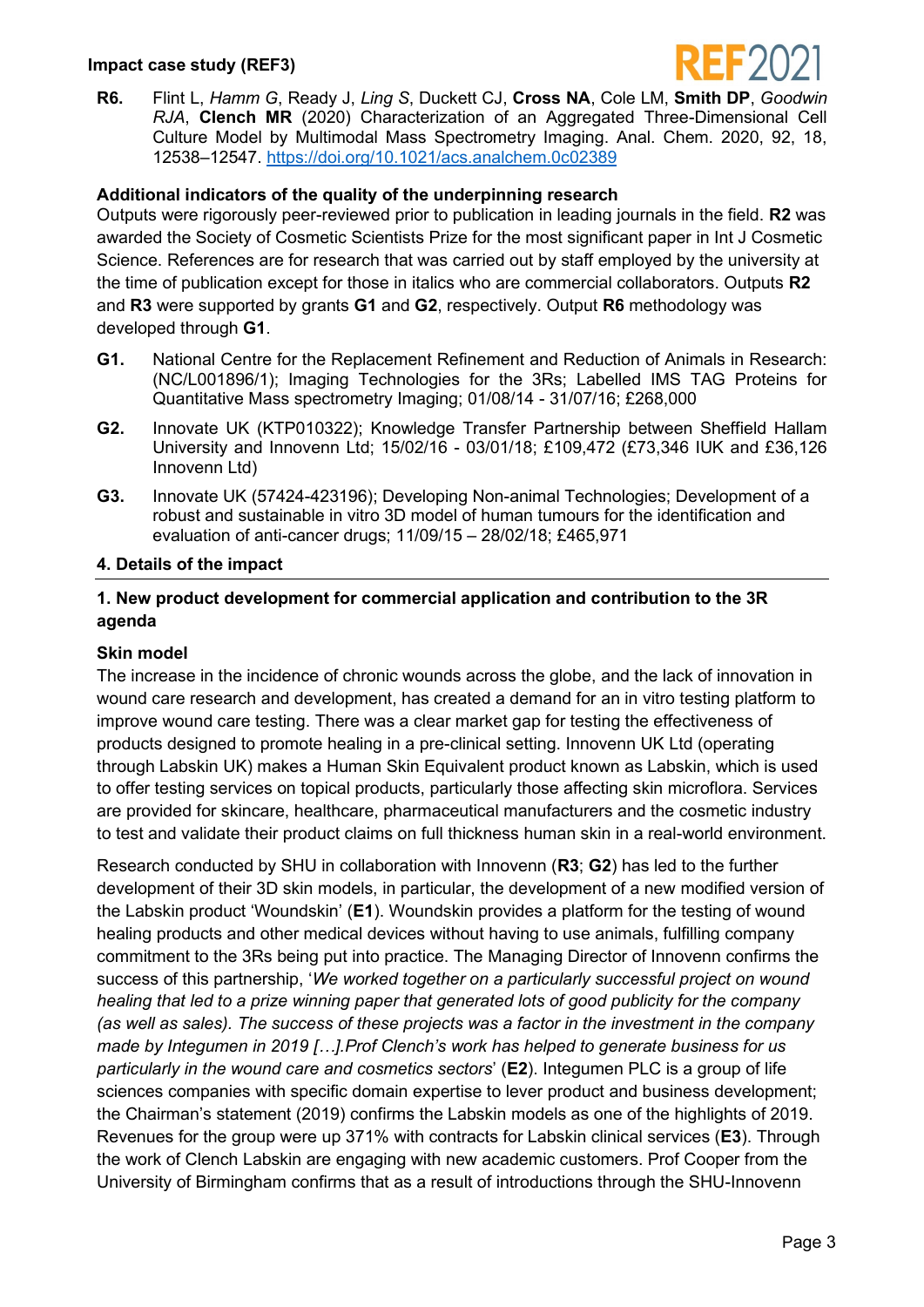

KTP project "we were invited (by Labskin) to take part in the trial of the company's Wound skin product and subsequently adopted their 3D skin model" (**E4**).

### **Cancer Model**

The demonstration of the biopharmaceutical drug efficacy in 3D cancer cell cultures using alginate scaffold by Cross led to a collaboration with Asterand Bioscience (**G3**) to develop a nonanimal replacement for 'patient-derived Xenograft' (PDX) models used in personalised treatment. Asterand Bioscience was subsequently acquired by BioIVT, a leading global provider of biological products to the life sciences and pharmaceutical companies. Through this collaboration Asterand/BioIVT's existing OrganDotTM platform was successfully developed into a commercially available PhaseZero® 3D Oncology OrganDotTM model, which was launched by BioIVT in 2019 (**E5**). This Oncology model was the only model tested that could reliably grow primary lung cancer cells direct from patients to achieve this aim; BioIVT expanded their OrganDotTM range to include a normal lung model based on the findings from the collaborative project with SHU.

In May 2020 Asterand/BioIVT was acquired by Precision for Medicine (UK Labs) Ltd; the Senior Vice President of the company confirms that "our Innovate UK funded project led to the commercial release of the organ Dot model in 2019…our work with Dr Cross has helped raise our profile as an organisation that is able to support oncology R&D with human in-vitro based pharmacological relevant models supporting NC3R principles" (**E6**). Public support for animal research is conditional on the 3Rs being put into practice. The use of human-based solutions to accelerate the identification/validation of drug targets and enhance the selection of drug candidates with increased likelihood of clinical success contributes to the 3R agenda. For example, if a single dose of chemotherapy is tested in vivo using a mouse PDX system, 8-12 tumour-bearing mice per dose are required. Because up to four in vivo transfers of tumour material are needed to produce enough tumour-bearing mice, up to 50 mice in total are needed to test the chemotherapy for a single patient. No mice are needed if the Oncology OrganDotTM system is used.

## **2. Knowledge transfer and change in industrial practice**

In the pharmaceutical industry cost is a key driver and, in many respects, shapes the capital, revenue and resource decisions made during the drug discovery process. Combining the use of a 3D solid tumour model with mass spectrometry imaging (MSI), developed by Clench, is providing a label-free methodology for drug discovery studies and is a viable non-animal alternative to animal testing. Collaboration with industry partners has enabled efficient knowledge transfer of this methodology, with direct benefits to these businesses through raised awareness, changes to their practice, and produced cost savings.

Cross and Clench developed the Alginate-based 'aggregoid' macro-3D cell culture model to quantify drug distribution and response to therapy in Osteosarcoma when used in conjunction with mass spectrometry imaging (**R5**). This model has been employed by AstraZeneca (a global pharmaceutical company) in combination with MSI through a collaborative PhD studentship with SHU on the use of aggregoids for the study of biotherapeutics in non-small cell lung cancer (NSCLC) (**R6**). The group's Director confirms that this work 'has raised awareness of the potential MSI has when used in combination with 3D models, which is an area of increasing interest and demand for us' (**E7**). As a science-led organisation AstraZeneca places particular value on collaborations (**E7**) and the transfer of knowledge from academic to industry has been facilitated by members of AstraZeneca completing part-time doctorates at SHU.

CRODA, an international speciality chemical company, has supported 3 PhD students at SHU who have spent time at both UK and US sites to transfer methodologies to the company. The